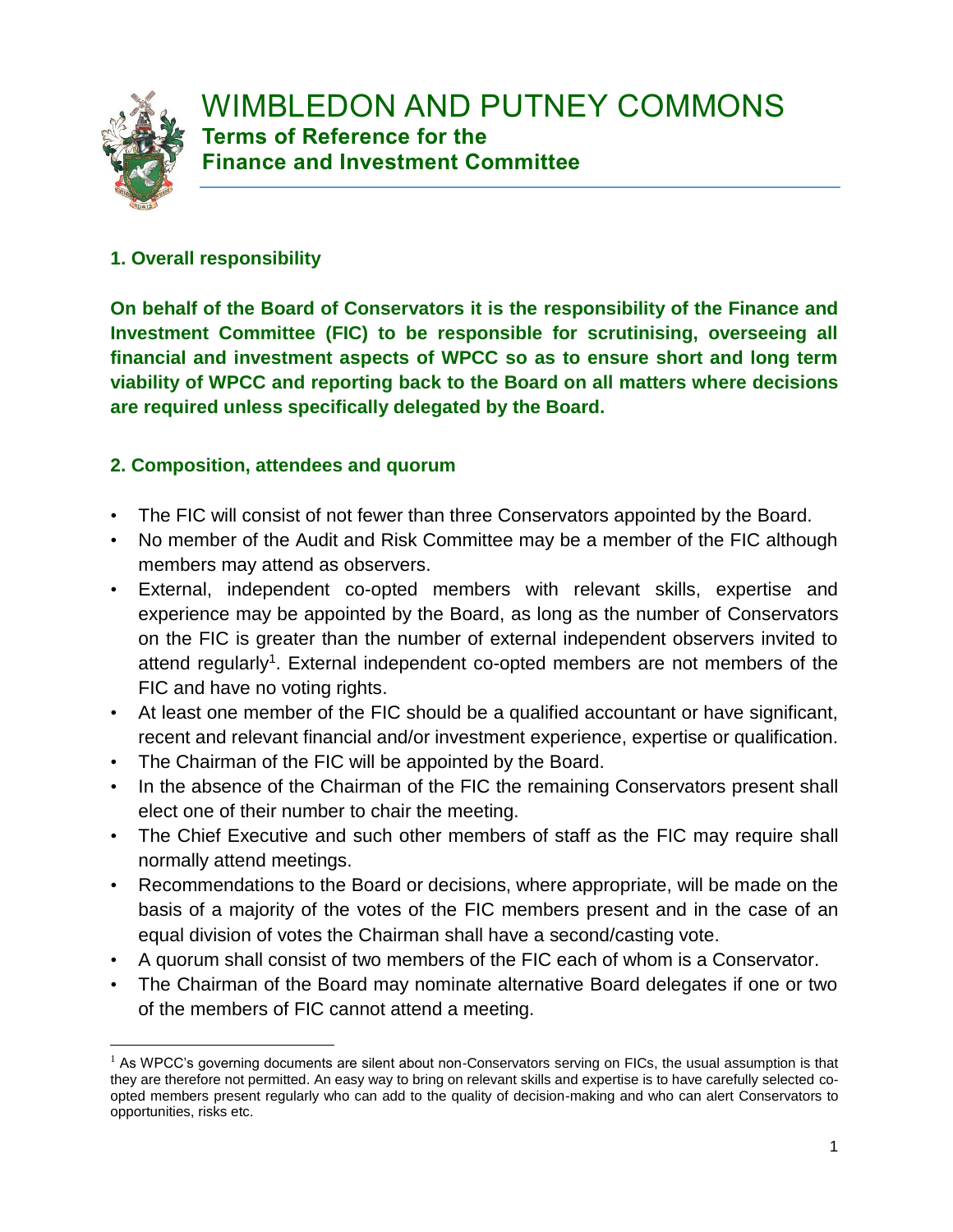- The members of the FIC may ask any or all of those who normally attend but who are not members to withdraw from the discussion of particular matters to facilitate open and frank discussion.
- Appointments to the FIC will be for a period of up to three years extendable by no more than two additional three-year periods.
- There will be at least three FIC meetings each year usually held three weeks before a scheduled Board meeting.

## **3. Authority**

The FIC is authorised by the Board:

- to approve actions, where this is specifically delegated as set out in the WPCC Financial Regulations and Delegations, as approved by the Board;
- to appoint ad-hoc task groups comprising members of the FIC (and others who the Board considers appropriate) to assist it in carrying out the task and to report back to the FIC for referral and decision to the Board.

The FIC shall seek authority from Board:

- for any expenditure it wishes to incur on behalf of the FIC and subject to confirmation from the Board that funds are available;
- concerning any recommended instructions to investment managers and bankers on investment decisions within the context of the investment policy set by the Board;
- concerning any periodical review and if appropriate consideration and recommendation of alternative providers of services from investment managers, accountants, auditors and bankers;
- where it wishes to obtain outside legal or other independent professional advice, including securing the attendance of outsiders with relevant experience and expertise if it considers this necessary;
- for any public statements to be made in respect of matters appertaining to the FIC; and
- for any recommended changes to the WPCC Financial Regulations and Delegations arising from the annual review of this policy.

The FIC shall comply with any decisions concerning authorisation and/or payments to external advisors which the Board may make from time to time.

## **4. Main duties**

All these duties are to be undertaken within the framework of WPCC's objectives.

# **Financial**

The main duties of the FIC concerning finance are to: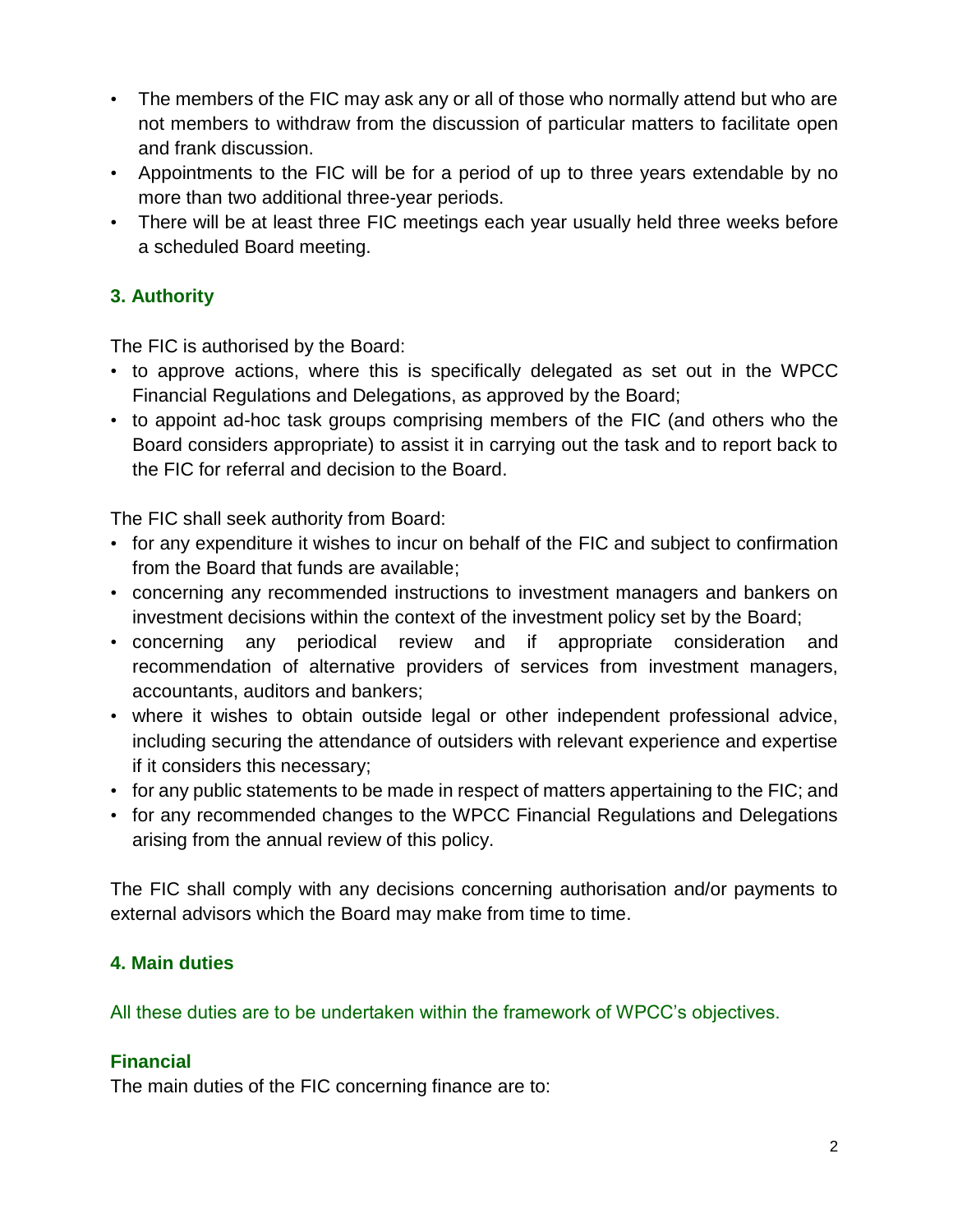- confirm that the WPCC operates within the financial guidelines set out in current legislation by the Charity Commission, WPCC's governing documents (Acts of Parliament, Commissioners' Clauses, approved policies, etc) reporting regularly to the Board;
- regularly review and advise the Board on the appropriate regulatory financial framework within which WPCC must function, including developing and reviewing WPCC's financial procedures and policies;
- on behalf of the Board, monitor WPCC's financial position to ensure they are being met and report deviances to the Board;
- advise and recommend to the Board the financial implications and operational risks arising from Board decisions – especially the Board's strategic and policy decisions;
- review longer-term forecasts of capital resources and of income and expenditure, and review and monitor financial trends within WPCC and the sectors within which it operates;
- formulate for the Board to approve and agree, and regularly review and monitor a financial strategy and a Reserves Policy that will help to achieve WPCC's objectives, as set out in the Board's strategic plan and business plan;
- advise on, scrutinise and evaluate a draft annual budget, including the Levy, for submission for the approval of the Board, ensuring that it is compatible with, and supports, WPCC's objects and the strategic, business and annual plans;
- work with the Chief Executive to ensure that financial reporting is both accurate and presented in such a way that facilitates good governance;
- regularly consider WPCC's management accounts and monitor performance against the approved budget and report to the Board thereon; and
- monitor financial levels of WPCC's fundraising/commercial activities in relation to threshold limits for non-primary purpose trading and reporting to the Board.

## **Remuneration<sup>2</sup>**

 $\overline{a}$ 

The main duties of the FIC concerning remuneration are to:

- consider available information on pay policies and practices in other organisations that can help make the decision whether remuneration is fair and reasonable and make recommendations to the Board on total remuneration policy for staff of the charity and any subsidiaries, and the base pay levels and total remuneration for the most senior employees;
- determine the scope of pension arrangements as it relates to the Local Government Pension Scheme, service agreements for senior executives, termination payments etc, seeking the Board's approval to such policies/actions prior to their implementation;
- seek evidence of the remuneration, benefits and incentives paid to senior executives in comparable employment within the commercial, public and voluntary sectors taking

<sup>&</sup>lt;sup>2</sup> Remuneration for the purpose of these terms of reference means all benefits receivable from the charity including salary, awards under performance-related schemes, pensions, accommodation and other non-cash benefits.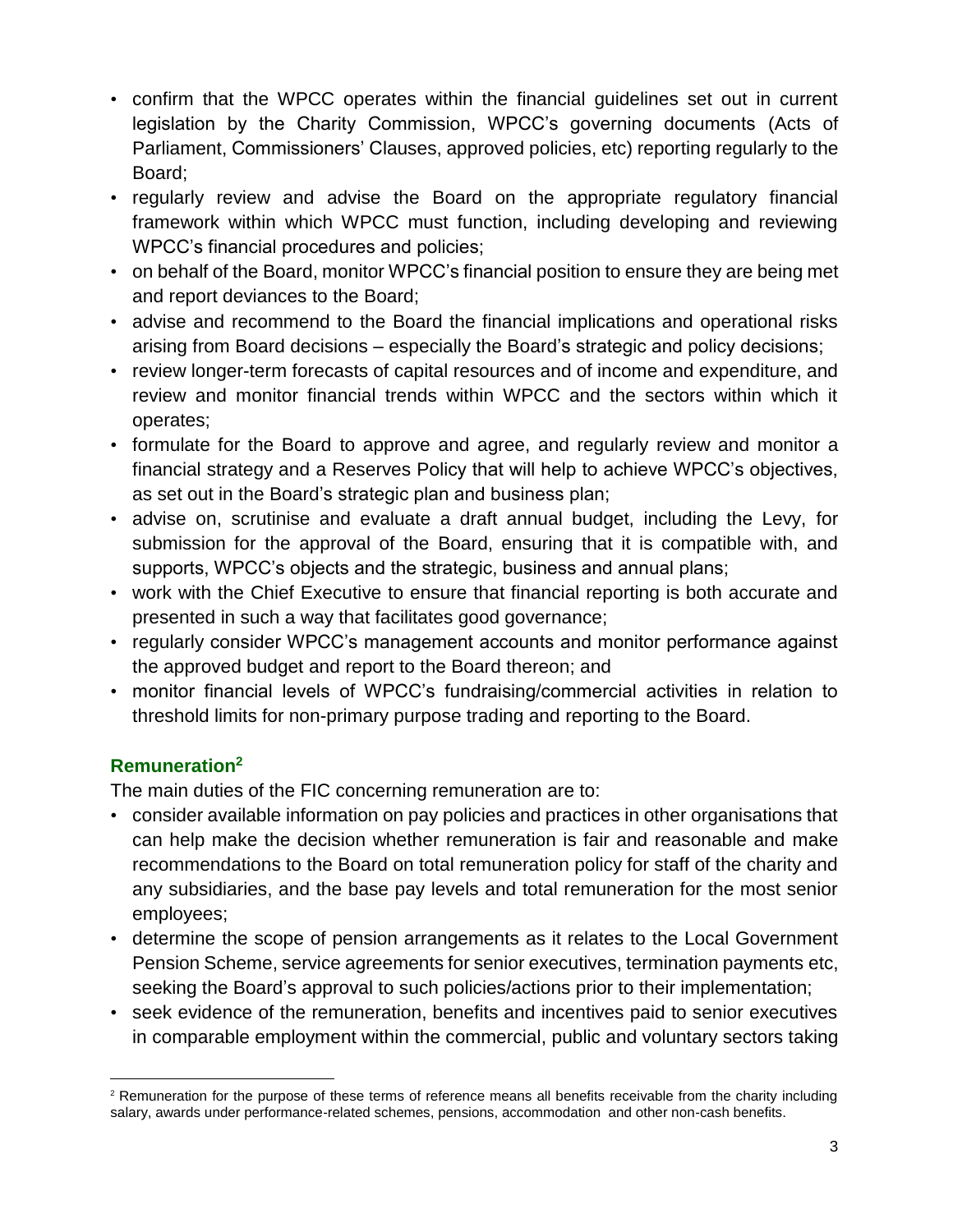into consideration the esteem and the value – financial or otherwise – derived by employees from working for a charity<sup>3</sup>;

• as part of the annual budgeting process, consider and advise the Board on changes to remuneration of the Chief Executive and his leadership team, the base pay levels, performance awards, etc in line with the remuneration policy agreed by the Board.

#### **Investment**

The main duties of the FIC concerning investment are to:

- draw up, review, revise and recommend to the Board for its approval the WPCC's overall investment strategy and policy ensuring it is consistent with the Charity's values, attitude to risk, decision making and ethical considerations;
- actively monitor liquidity adequacy and determine and carry out procedures for liquidity monitoring which will focus on cashflow and cumulative cashflow measures reporting regularly to the Board;
- review and where appropriate recommend fund managers to the Board for appointment and/or removal;
- regularly review and, where necessary, make recommendations to the Board to amend the investment instruments that may be used by the Investment Fund Manager;
- keep under review the costs, benefits and risks of hedging parts of the portfolio in relation to stock market levels and tax requirements;
- secure investment income and capital appreciation in accordance with the objectives of the investment strategy approved by the Board;
- regularly review actual asset holdings against asset allocations approved by the FIC and consider the forecast requirements of the WPCC and recommend future allocations accordingly;
- establish appropriate performance benchmarks for the fund managers, bearing in mind policy and selection as well as any tax considerations.

#### **Other**

Other duties of the FIC are to:

• where the planning, monitoring and review of activities by the FIC reveal cause for concern, or scope for improvement, make recommendations to the Board on action needed to address the issue or to make improvements.

The FIC may, from time to time, be assigned additional duties as considered relevant by the Board of Conservators.

#### **General**

General duties of the FIC are to:

 $\overline{a}$ <sup>3</sup> Report of the NCVO Inquiry into Charity Senior Executive Pay and Guidance for Trustees'